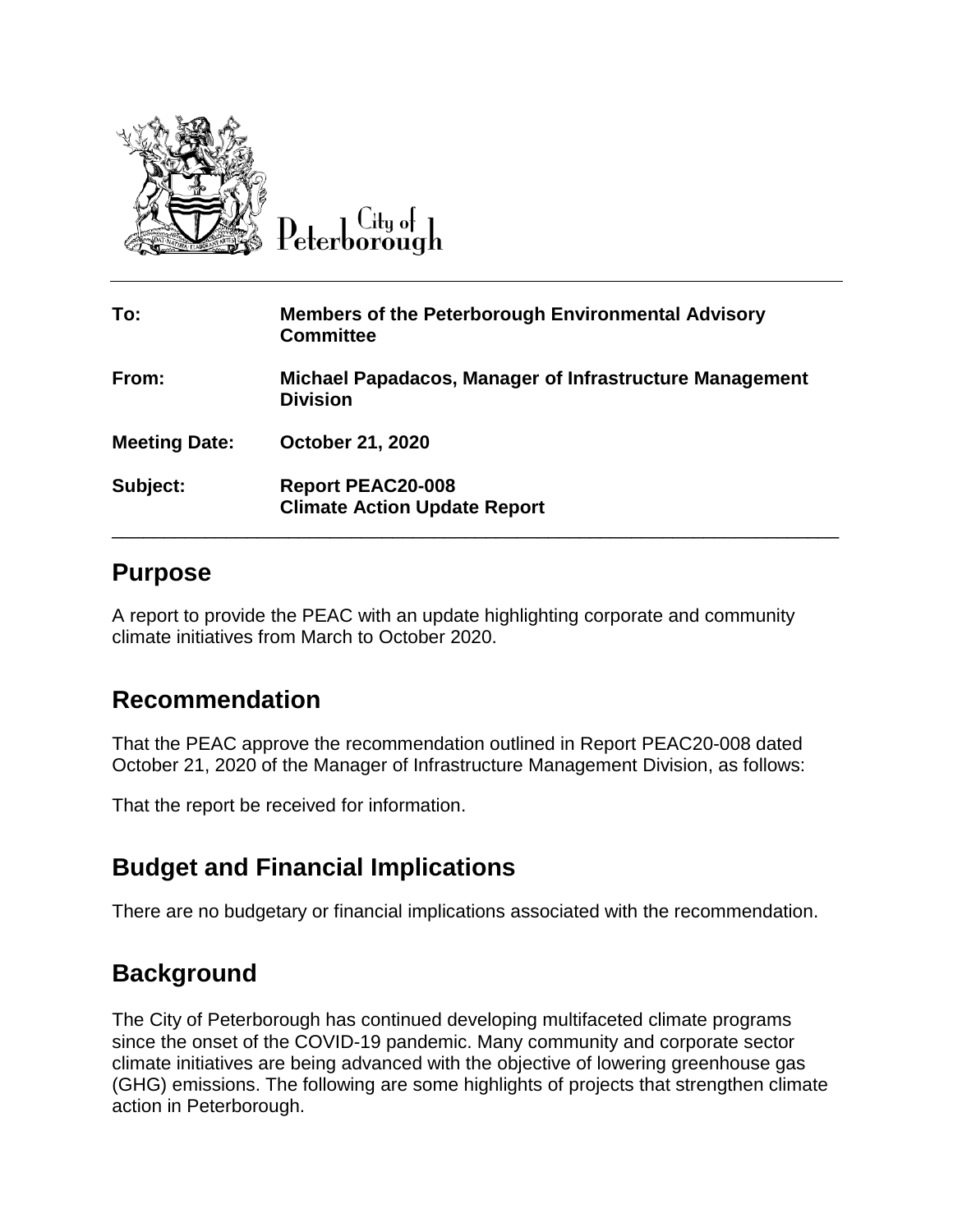### **Home Energy Efficiency Program (HEEP)**

The City is applying to the Community Efficiency Financing program offered through the Federation of Canadian Municipalities' Green Municipal Fund to access funding to design a home energy retrofit program in Peterborough. The HEEP will target residential energy and GHG emissions by offering incentives and various financing mechanisms to encourage homeowners to participate in the program. An application to receive program design funding will be submitted in October 2020. If the City is successful and receives money to complete the HEEP design, a subsequent application for program capitalization for retrofit incentives and loans will be submitted.

The Climate Change Action Plan (CCAP) identifies residential energy use as the single largest contributor of GHG emissions from the community sector with ~40% of all community emissions. Implementing a program to incentivize homeowners to undertake energy retrofits is a key strategy identified in the CCAP (Strategy H1).

### **Zero Emission Vehicle Infrastructure Program**

An application to Natural Resources Canada's Zero Emission Vehicle Infrastructure Program (ZEVIP) has been submitted to access federal funding to install electric vehicle (EV) charging stations at corporate facilities. This funding program is intended for organizations to add EV charging infrastructure at their facilities for fleet owned by the organization or for the use of staff. Up to 50% of eligible project costs will be covered by the funding and the City has applied for eight (8) dual charging stations (for a total of 16 charging ports). If successful, these charging stations will be installed at four strategic City facilities with fleet assets by the end of 2021.

By installing EV charging infrastructure at City facilities it allows the City to consider electric vehicle replacements when existing vehicles reach end-of-life where appropriate alternatives exist. This approach supports the CCAP Corporate Strategy 6 – Transition municipal fleet to be more efficient and less carbon emitting and asset management strategies of reviewing alternate fuel vehicles and considering EVs identified in the Capital Asset Management Plan.

### **Community Climate Change Resilience Strategy (CCCRS)**

Development of Peterborough's Community Climate Change Resiliency Strategy (CCCRS) was facilitated by the City's participation in ICLEI Canada's Adaptation Changemakers project. The goal of this strategy is to build the adaptive capacity of the community, and to begin to integrate climate change considerations into long-term planning and day-to-day operations. The impacts and actions reflect priority climate change risks for the community's social, built, economic, and natural systems. Many climate-related risks extend beyond municipal jurisdiction, requiring the collaboration of important community service providers, local partnerships and other levels of government. As such, the climate actions presented in this strategy were developed using the knowledge and experience of municipal staff and community partners.